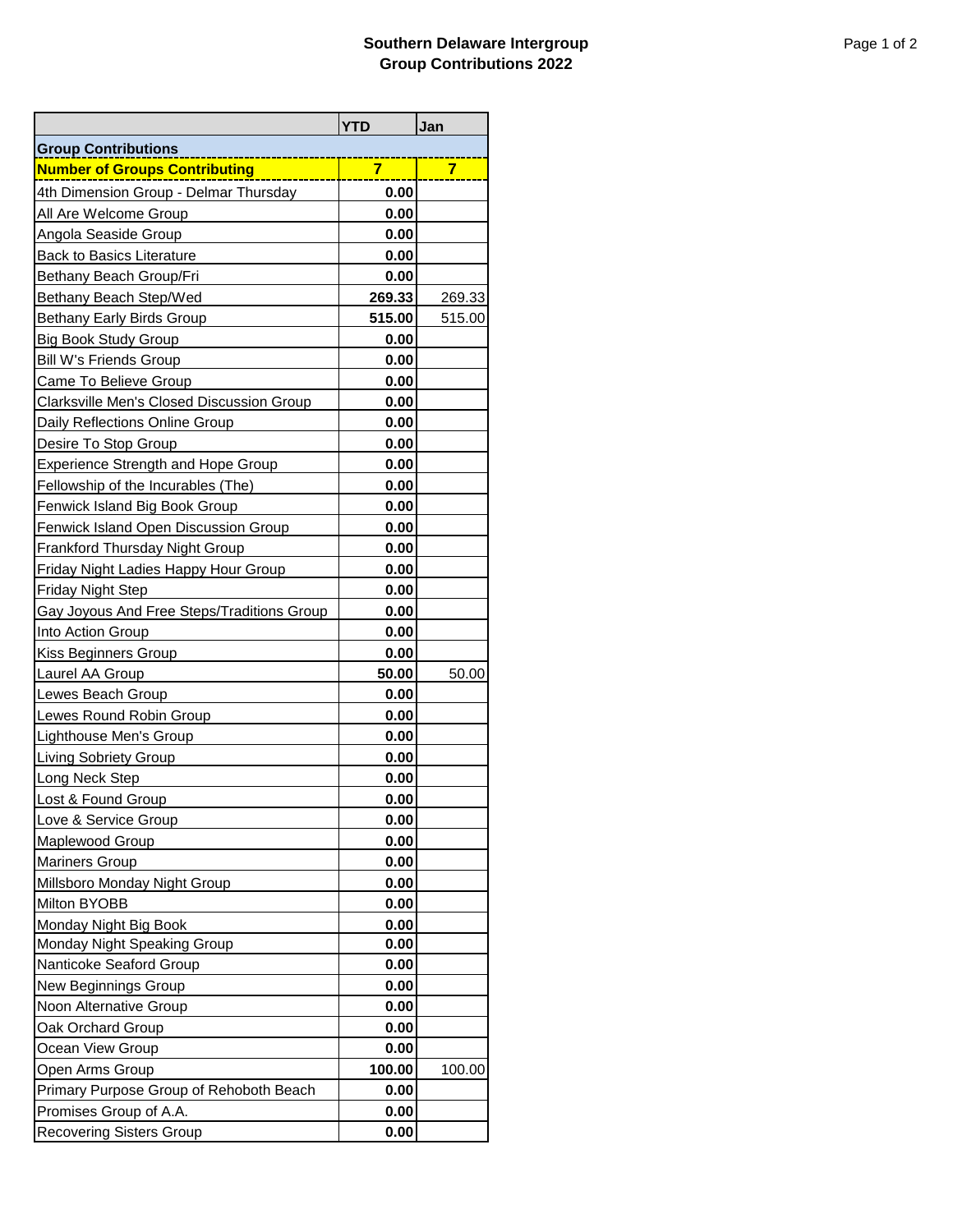|                                             | <b>YTD</b> | Jan                     |  |
|---------------------------------------------|------------|-------------------------|--|
| Rehoboth Beach Group                        | 0.00       |                         |  |
| Rehoboth Beach Sunday Group                 | 0.00       |                         |  |
| Rehoboth Womens Discussion Group (Thurs)    | 0.00       |                         |  |
| Roxanna Step Group                          | 30.00      | 30.00                   |  |
| Seaford High Noon Group                     | 0.00       |                         |  |
| Seaside Acceptance Group                    | 0.00       |                         |  |
| <b>Shore Serenity Group</b>                 | 0.00       |                         |  |
| <b>Sisters of Sobriety Group</b>            | 0.00       |                         |  |
| Spiritual Awakening                         | 0.00       |                         |  |
| Step It up Group                            | 0.00       |                         |  |
| Steps to Freedom Big Book                   | 92.00      | 92.00                   |  |
| <b>Steps To Sobriety Group</b>              | 0.00       |                         |  |
| Straight from Twelve & Twelve Group, Milton | 0.00       |                         |  |
| Sunday Night Fresh Start Group              | 0.00       |                         |  |
| Sunlight Of The Spirit Group                | 0.00       |                         |  |
| Surrender To Win Group                      | 0.00       |                         |  |
| Terra Firma Big Book                        | 0.00       |                         |  |
| Thursday 11th Step Group                    | 0.00       |                         |  |
| Tues/Thursday On 54 Group                   | 0.00       |                         |  |
| Tuesday Morning Women's Group               | 0.00       |                         |  |
| <b>Uncut Group</b>                          | 0.00       |                         |  |
| Wake Up Call Group                          | 0.00       |                         |  |
| We Are Not Saints                           | 0.00       |                         |  |
| <b>WE Group</b>                             | 0.00       |                         |  |
| Williamsville Group                         | 0.00       |                         |  |
| Women's 3-7-11 Group                        | 0.00       |                         |  |
| Women's 6th & 7th Step Group                | 60.00      | 60.00                   |  |
| Women's Big Book Study Group                | 0.00       |                         |  |
| Young People's Alternative Group            | 0.00       |                         |  |
| <b>Group Contribution Total</b>             |            | $$1,116.33$ $$1,116.33$ |  |
| <b>Non Registered Meetings</b>              |            |                         |  |
| As Bill Sees It Lewes                       | 0.00       |                         |  |
| Longneck Faith and Hope                     | 0.00       |                         |  |
| Midway Closed Discussion                    | 0.00       |                         |  |
| Milford Back to Basics                      | 0.00       |                         |  |
| <b>Real Alcoholics</b>                      | 0.00       |                         |  |
| The Ripple Effect 6 & 7                     | 0.00       |                         |  |
| We Are Not Saints/Thursday                  | 0.00       |                         |  |
| <b>Wednesday Beginners Online</b>           | 0.00       |                         |  |
| <b>Wednesday Night Discussion</b>           | 0.00       |                         |  |
| <b>Total</b>                                | \$0.00     | \$0.00                  |  |
| <b>Other Contributions</b>                  |            |                         |  |
| <b>Individual Anonymous Contributions</b>   | 0.00       |                         |  |
| <b>Other Contributions</b>                  | 0.00       |                         |  |
| <b>Other Contributions</b>                  | 0.00       | 0.00                    |  |
| <b>Total Contributions</b>                  |            | $$1,116.33$ $$1,116.33$ |  |